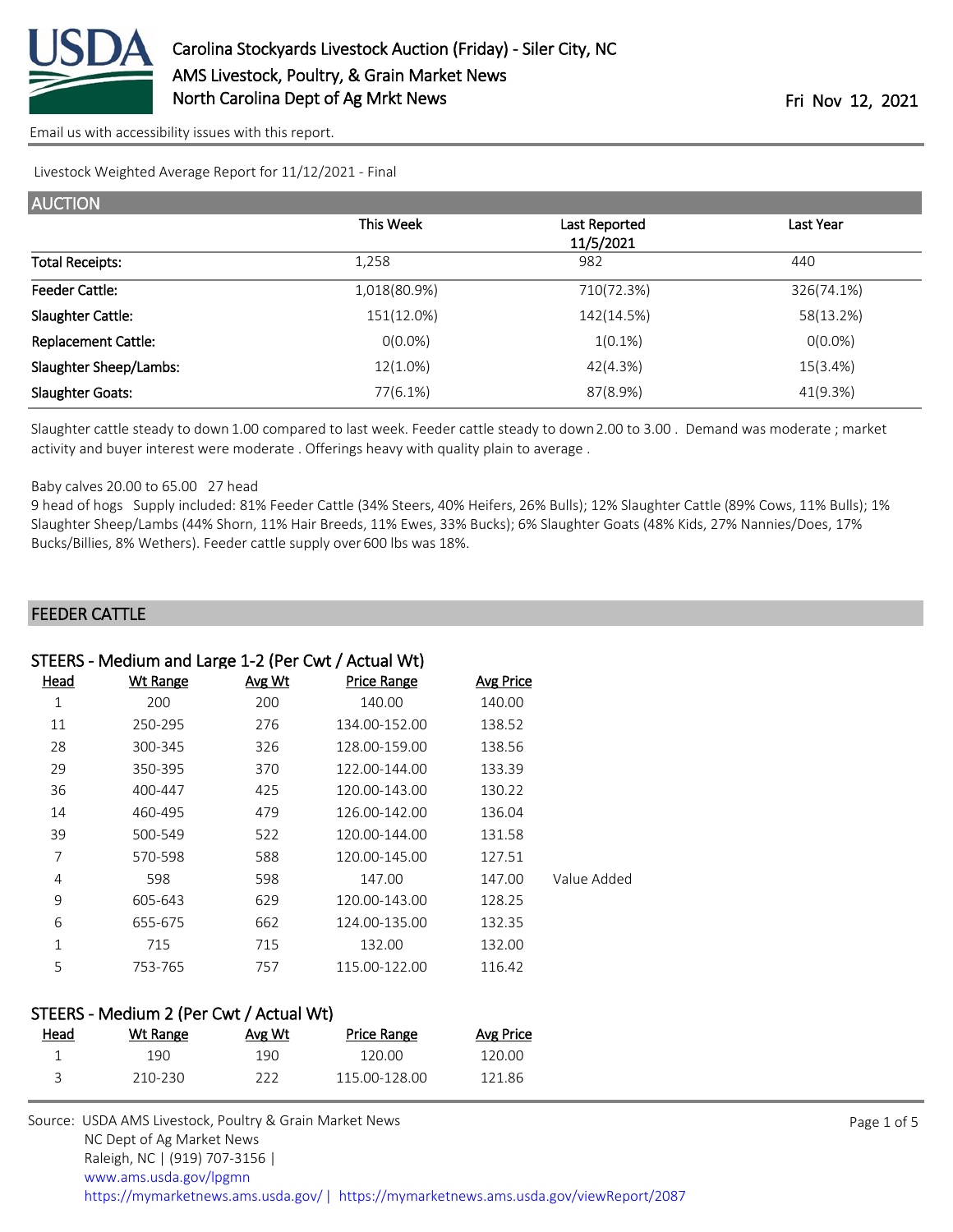

[Email us with accessibility issues with this report.](mailto:mars@ams.usda.gov?subject=508%20issue)

|    | 255-280 | 269 | 118.00-128.00 | 122.74 |
|----|---------|-----|---------------|--------|
|    | 315-330 | 326 | 112.00-120.00 | 115.47 |
|    | 380-395 | 388 | 111.00-120.00 | 117.71 |
| 18 | 400-445 | 425 | 111.00-127.00 | 116.64 |
|    | 450     | 450 | 113.00        | 113.00 |

## STEERS - Medium 3 (Per Cwt / Actual Wt)

| Head | Wt Range | Avg Wt | <b>Price Range</b> | Avg Price |
|------|----------|--------|--------------------|-----------|
| 4    | 255-285  | 271    | 100.00-110.00      | 103.52    |
|      | 300      | 300    | 110.00             | 110.00    |
| ς    | 355-370  | 360    | 100.00-110.00      | 104.74    |
| 9    | 400-445  | 428    | 100.00-110.00      | 102.90    |
| 5    | 501-520  | 505    | 105.00-109.00      | 108.18    |
|      | 595      | 595    | 108.00             | 108.00    |

# HEIFERS - Medium and Large 1-2 (Per Cwt / Actual Wt)

| Head | Wt Range | Avg Wt | <u>Price Range</u> | Avg Price |
|------|----------|--------|--------------------|-----------|
| 3    | 315-325  | 320    | 120.00-130.00      | 123.33    |
| 9    | 355-385  | 361    | 120.00-131.00      | 125.66    |
| 12   | 405-445  | 422    | 113.00-125.00      | 120.48    |
| 26   | 450-495  | 476    | 112.00-125.00      | 121.47    |
| 35   | 500-545  | 524    | 111.00-126.00      | 114.65    |
| 49   | 550-595  | 575    | 110.00-120.00      | 115.24    |
| 12   | 600-645  | 616    | 100.00-118.00      | 110.10    |
| 8    | 650-698  | 682    | 100.00-116.00      | 110.85    |
| 9    | 715-745  | 728    | 84.00-111.00       | 98.38     |
| 3    | 850      | 850    | 81.00              | 81.00     |

## HEIFERS - Medium 2 (Per Cwt / Actual Wt)

| Head          | Wt Range | Avg Wt | <b>Price Range</b> | Avg Price |
|---------------|----------|--------|--------------------|-----------|
| $\mathcal{P}$ | 260      | 260    | 114.00-116.00      | 115.00    |
| 5             | 300-340  | 322    | 109.00-116.00      | 113.09    |
| 4             | 350-395  | 365    | 114.00-117.00      | 115.30    |
| 12            | 410-445  | 429    | 110.00-115.00      | 112.35    |
| 19            | 460-498  | 481    | 113.00-119.00      | 116.00    |
| 12            | 504-520  | 508    | 106.00-110.00      | 108.83    |
| $\mathcal{P}$ | 570-585  | 578    | 109.00-110.00      | 109.49    |
| $\mathcal{P}$ | 600-645  | 623    | 87.00-98.00        | 92.70     |
| 1             | 665      | 665    | 90.00              | 90.00     |

## HEIFERS - Medium 3 (Per Cwt / Actual Wt)

| .    |          |               |                    |                  |
|------|----------|---------------|--------------------|------------------|
| Head | Wt Range | <b>Avg Wt</b> | <b>Price Range</b> | <b>Avg Price</b> |
|      |          |               |                    |                  |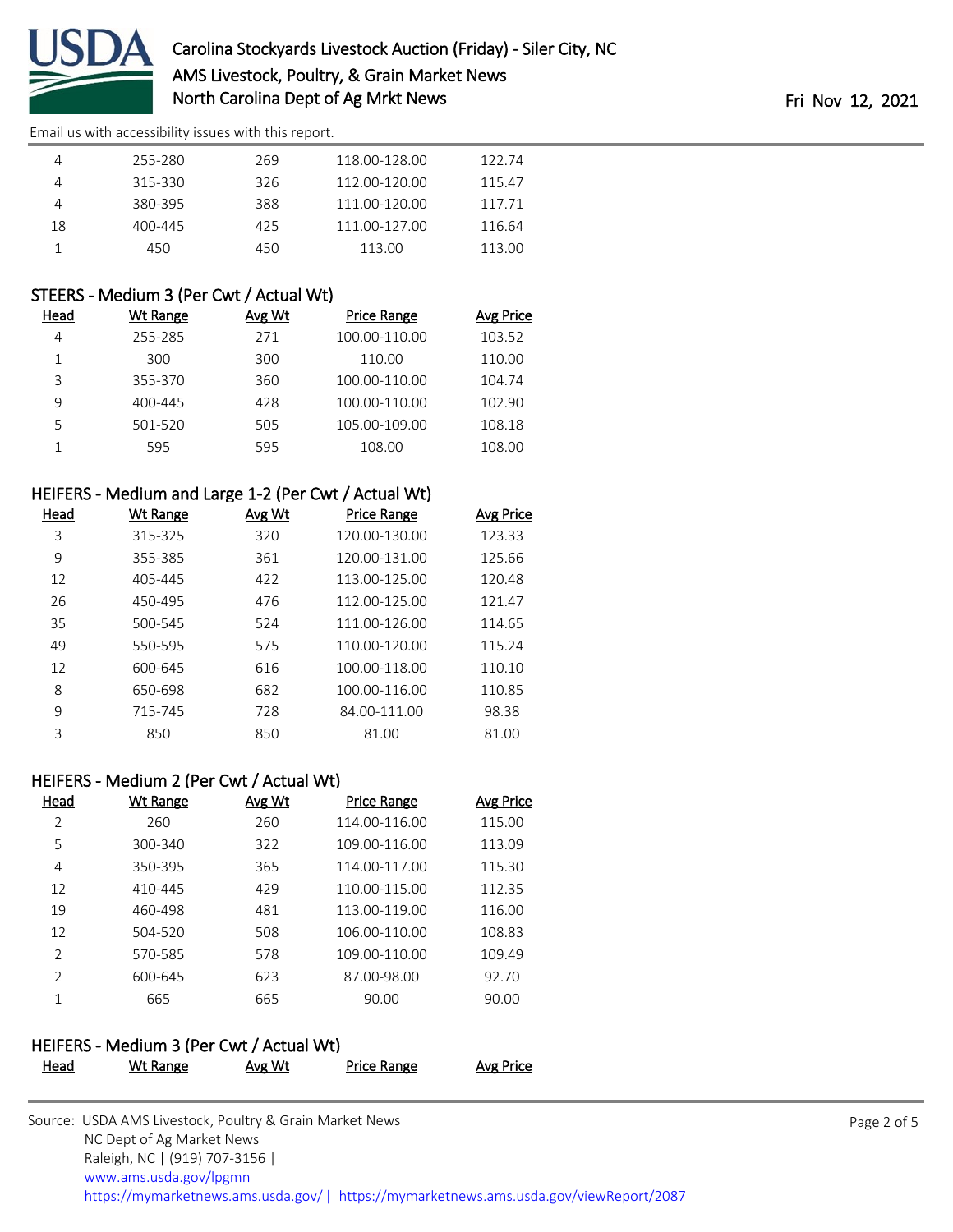

[Email us with accessibility issues with this report.](mailto:mars@ams.usda.gov?subject=508%20issue)

| 5  | 205-245 | 223 | 104.00-110.00 | 106.27 |
|----|---------|-----|---------------|--------|
|    |         |     |               |        |
| 5  | 250-295 | 281 | 100.00-106.00 | 103.74 |
|    | 300-345 | 324 | 102.00-109.00 | 104.69 |
| 12 | 350-395 | 373 | 102.00-110.00 | 105.01 |
| 13 | 400-440 | 418 | 100.00-110.00 | 105.14 |
| 11 | 450-493 | 469 | 100.00-110.00 | 103.63 |
|    | 500-535 | 511 | 98.00-104.00  | 100.87 |
|    |         |     |               |        |

## HEIFERS - Small 3 (Per Cwt / Actual Wt)

| Head<br><u>experience</u> and the contract of the | Wt Range | Avg Wt | Price Range | <b>Avg Price</b> |
|---------------------------------------------------|----------|--------|-------------|------------------|
|                                                   | 287      | 287    | 95.00       | 95.00            |

# BULLS - Medium and Large 1-2 (Per Cwt / Actual Wt)

| Wt Range | Avg Wt | <b>Price Range</b> | <b>Avg Price</b> |
|----------|--------|--------------------|------------------|
| 450-490  | 467    | 120.00-137.00      | 127.82           |
| 500-545  | 528    | 120.00-130.00      | 124.69           |
| 550-590  | 565    | 115.00-131.00      | 123.00           |
| 600-645  | 627    | 100.00-116.00      | 105.36           |
| 650-685  | 667    | 99.00-114.00       | 105.69           |
| 700-740  | 716    | 91.00-100.00       | 94.34            |
| 750-770  | 762    | 89.00-96.00        | 92.15            |
| 970      | 970    | 103.00             | 103.00           |
|          |        |                    |                  |

# BULLS - Medium 2 (Per Cwt / Actual Wt)

| Head          | Wt Range | Avg Wt | <b>Price Range</b> | <b>Avg Price</b> |
|---------------|----------|--------|--------------------|------------------|
| 22            | 455-495  | 475    | 111.00-119.00      | 113.43           |
| 10            | 500-548  | 527    | 110.00-115.00      | 112.59           |
| 13            | 555-595  | 576    | 108.00-118.00      | 112.64           |
| 8             | 600-640  | 624    | 90.00-96.00        | 93.40            |
| 4             | 693-695  | 694    | 90.00-95.00        | 91.25            |
| $\mathcal{D}$ | 700-745  | 723    | 90.00-93.00        | 91.45            |
| っ             | 760-795  | 778    | 80.00              | 80.00            |

## BULLS - Medium 3 (Per Cwt / Actual Wt)

| Head | Wt Range | Avg Wt | <b>Price Range</b> | Avg Price |
|------|----------|--------|--------------------|-----------|
| 10   | 460-490  | 477    | 100.00-110.00      | 105.39    |
| 12   | 500-545  | 525    | 90.00-109.00       | 102.52    |
| 5    | 550-595  | 578    | 100.00-109.00      | 104.39    |
| 6    | 610-623  | 621    | 82.00-87.00        | 82.82     |
|      |          |        |                    |           |

#### BULLS - Small 3 (Per Cwt / Actual Wt) Head Wt Range Avg Wt Price Range Avg Price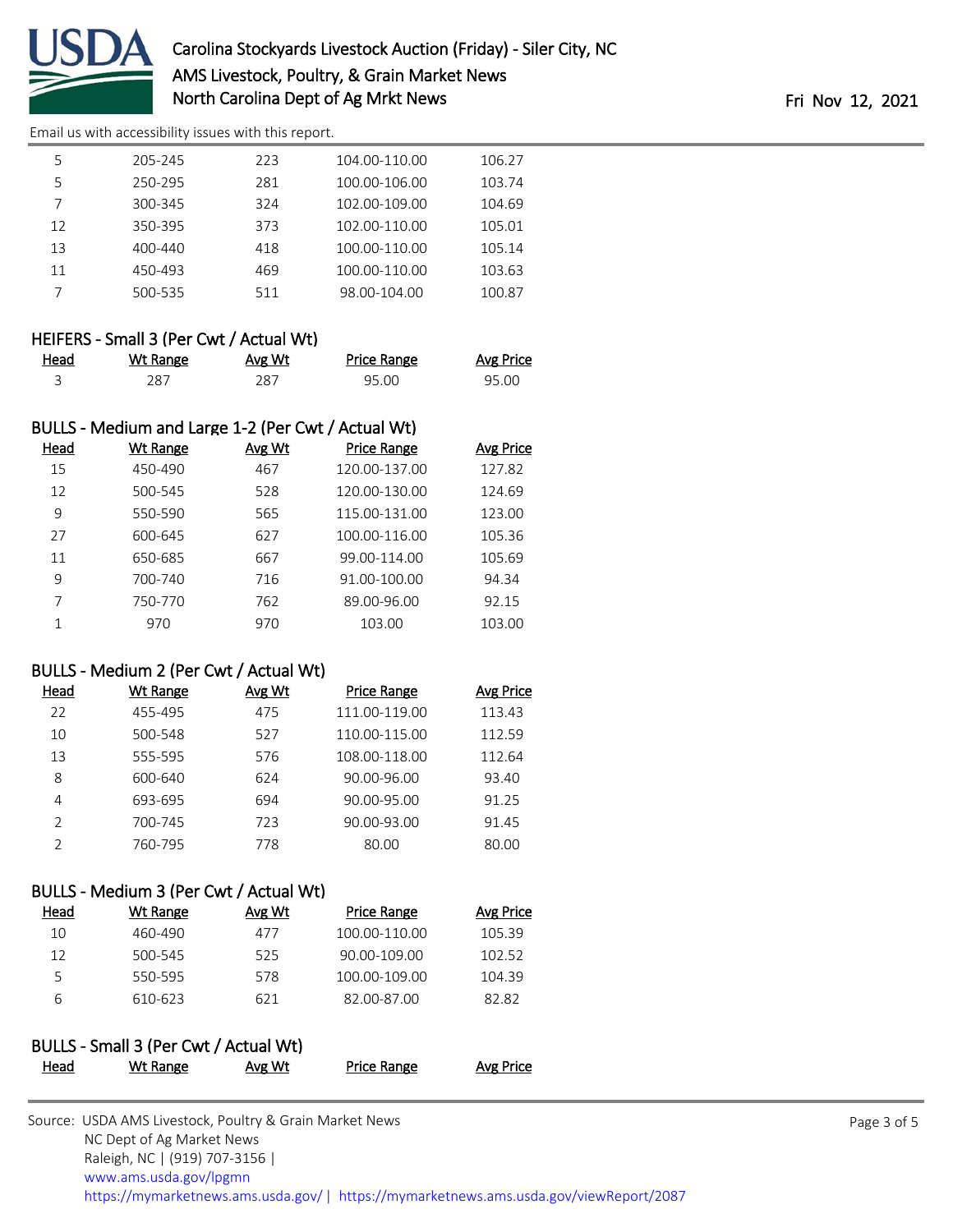

| Email us with accessibility issues with this report. |  |  |
|------------------------------------------------------|--|--|
|                                                      |  |  |

| 1                           | 570                                                                                  | 570    | 98.00              | 98.00            |                                                                                        |             |
|-----------------------------|--------------------------------------------------------------------------------------|--------|--------------------|------------------|----------------------------------------------------------------------------------------|-------------|
|                             | <b>SLAUGHTER CATTLE</b>                                                              |        |                    |                  |                                                                                        |             |
|                             |                                                                                      |        |                    |                  |                                                                                        |             |
|                             | COWS - Boner 80-85% (Per Cwt / Actual Wt)                                            |        |                    |                  |                                                                                        |             |
| <b>Head</b>                 | <b>Wt Range</b>                                                                      | Avg Wt | <b>Price Range</b> | <b>Avg Price</b> | Dressing                                                                               |             |
| 65                          | 905-1850                                                                             | 1249   | 55.00-65.00        | 59.48            | Average                                                                                |             |
| 4                           | 1250-2045                                                                            | 1515   | 65.00-66.00        | 65.66            | High                                                                                   |             |
| 18                          | 805-1460                                                                             | 1038   | 36.00-54.00        | 50.74            | Low                                                                                    |             |
|                             | COWS - Lean 85-90% (Per Cwt / Actual Wt)                                             |        |                    |                  |                                                                                        |             |
| <b>Head</b>                 | <b>Wt Range</b>                                                                      | Avg Wt | <b>Price Range</b> | <b>Avg Price</b> | Dressing                                                                               |             |
| 5                           | 865-940                                                                              | 887    | 45.00-55.00        | 50.85            | Average                                                                                |             |
| 17                          | 705-1050                                                                             | 856    | 30.00-49.00        | 39.33            | Low                                                                                    |             |
|                             | BULLS - 1-2 (Per Cwt / Actual Wt)                                                    |        |                    |                  |                                                                                        |             |
| <b>Head</b>                 | Wt Range                                                                             | Avg Wt | <b>Price Range</b> | <b>Avg Price</b> | Dressing                                                                               |             |
| 6                           | 1595-1920                                                                            | 1768   | 88.00-95.00        | 92.55            | Average                                                                                |             |
| $\mathbf{1}$                | 2375                                                                                 | 2375   | 76.00              | 76.00            | Average Heavy Weight                                                                   |             |
| $\mathbf{1}$                | 1920                                                                                 | 1920   | 100.00             | 100.00           | High                                                                                   |             |
| 5                           | 845-1690                                                                             | 1327   | 71.00-84.00        | 78.78            | Low                                                                                    |             |
|                             | <b>SLAUGHTER SHEEP/LAMBS</b>                                                         |        |                    |                  |                                                                                        |             |
|                             |                                                                                      |        |                    |                  |                                                                                        |             |
|                             | SHORN - Choice and Prime 1-3 (Per Head / Actual Wt)                                  |        |                    |                  |                                                                                        |             |
| <b>Head</b>                 | <b>Wt Range</b>                                                                      | Avg Wt | <b>Price Range</b> | <b>Avg Price</b> | <b>Dressing</b>                                                                        |             |
| $\mathbf{1}$                | 95                                                                                   | 95     | 245.00             | 245.00           | Average                                                                                |             |
| 3                           | 100-110                                                                              | 105    | 260.00-280.00      | 266.98           | Average                                                                                |             |
|                             | HAIR BREEDS - Choice and Prime 1-3 (Per Head / Actual Wt)                            |        |                    |                  |                                                                                        |             |
| <b>Head</b>                 | <b>Wt Range</b>                                                                      | Avg Wt | <b>Price Range</b> | <b>Avg Price</b> | <b>Dressing</b>                                                                        |             |
| $\mathbf{1}$                | 80                                                                                   | 80     | 200.00             | 200.00           | Average                                                                                |             |
|                             |                                                                                      |        |                    |                  |                                                                                        |             |
|                             | EWES - Good 1-3 (Per Head / Actual Wt)<br><b>Wt Range</b>                            | Avg Wt | <b>Price Range</b> | <b>Avg Price</b> | <b>Dressing</b>                                                                        |             |
| <u>Head</u><br>$\mathbf{1}$ | 120                                                                                  | 120    | 225.00             | 225.00           | Average                                                                                |             |
|                             |                                                                                      |        |                    |                  |                                                                                        |             |
|                             | BUCKS - 1-3 (Per Head / Actual Wt)                                                   |        |                    |                  |                                                                                        |             |
| <b>Head</b>                 | <b>Wt Range</b>                                                                      | Avg Wt | <b>Price Range</b> | <b>Avg Price</b> | <b>Dressing</b>                                                                        |             |
| 3                           | 150-155                                                                              | 152    | 265.00-335.00      | 303.68           | Average                                                                                |             |
|                             | <b>SLAUGHTER GOATS</b>                                                               |        |                    |                  |                                                                                        |             |
|                             | KIDS - Selection 1 (Per Head / Actual Wt)                                            |        |                    |                  |                                                                                        |             |
| <b>Head</b>                 | <b>Wt Range</b>                                                                      | Avg Wt | <b>Price Range</b> | <b>Avg Price</b> | <b>Dressing</b>                                                                        |             |
|                             |                                                                                      |        |                    |                  |                                                                                        |             |
|                             | Source: USDA AMS Livestock, Poultry & Grain Market News<br>NC Dept of Ag Market News |        |                    |                  |                                                                                        | Page 4 of 5 |
|                             | Raleigh, NC   (919) 707-3156                                                         |        |                    |                  |                                                                                        |             |
|                             | www.ams.usda.gov/lpgmn                                                               |        |                    |                  |                                                                                        |             |
|                             |                                                                                      |        |                    |                  | https://mymarketnews.ams.usda.gov/   https://mymarketnews.ams.usda.gov/viewReport/2087 |             |